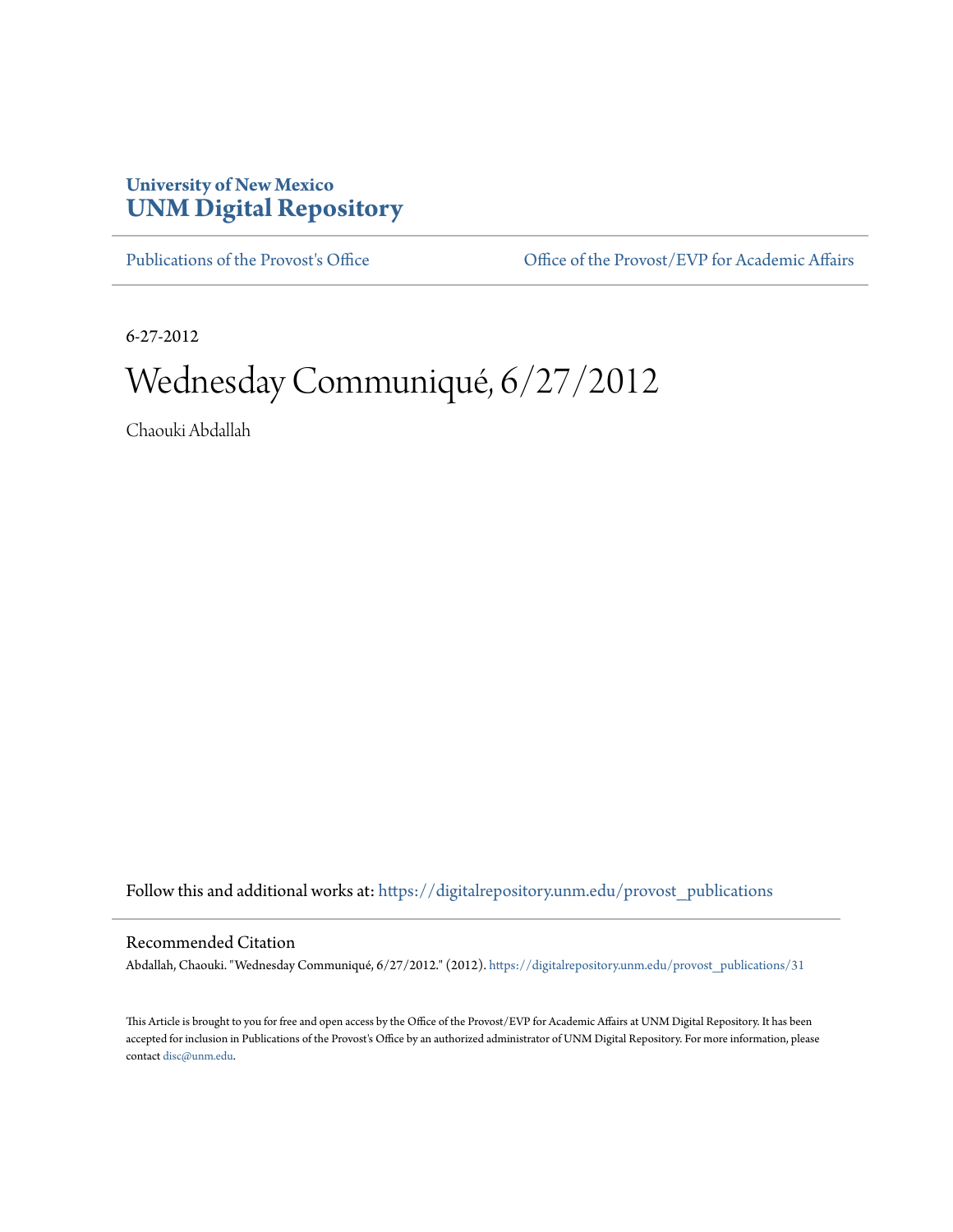

### *WEDNESDAY COMMUNIQUÉ*

#### **June 27, 2012**

**Explaining the Equity Adjustments:** When I was named Interim Provost, I was made aware (personally and institutionally) of faculty pay inequities within particular disciplines at UNM. Such inequities were sometimes attributed to gender or racial issues, and at other times to personnel issues or the recent freeze on compensation. As a first step, I asked deans and department chairs to provide us with salary information in a consistent format, focusing on time from degree as the first order measure of salary inequities. In the case of "apparent inequities," chairs were asked to explain or address them using performance as the main justification, while paying special attention to gender and race. With the strong support of Past President Schmidly, President Frank, and the Board of Regents, I requested and received approximately \$950,000 (in addition to a \$100,000 retention fund) to address the immediate internal inequities. In addition, the schools/colleges were able to come up with about \$400,000 to add to the equity pool.

While the original requests form the chairs and our own reviews suggested that correcting all salary inequities would require upwards of \$4 million, the \$1.3 million acquired (see below for the arithmetic) will go a long way towards addressing some or all of the more severe cases this year (beginning July 1). I want to emphasize that everyone involved in collecting and evaluating the data had the best intentions and put the interest of the faculty as their primary concern. Of course, it is possible that errors were made in our calculations, or some relevant factors were overlooked. For that reason, we have set aside \$100,000 of the total equity plus retention fund to respond to compelling appeals. Faculty members will have the opportunity to appeal their equity allocations through a process that will go through the chair, the dean, and a soon-to-be-appointed faculty committee before it comes to Academic Affairs. The appeal process is being vetted through the administration, deans, and the faculty senate.

**Explaining Future Compensation Plans**: In addition to this equity adjustment process, the Board of Regents has tasked me with developing a compensation plan that can address internal as well as external salary issues (including equity, inversion, compaction, and comparison with aspirational institutions). This will necessarily be a multi-year plan and will require all members of the university community to work together to identify sources of funding (new money as well as savings from internal efficiencies) and to appropriate the funds in a fair but performance-based fashion. Our last survey showed that we lag our HED peers (main campus salaries) by around \$10 million. President Frank has been an active champion of this initiative and the Board of Regents has expressed its strong support for implementing a well-thought out and justifiable long-term compensation plan.

**UVA Story:** Many of our faculty colleagues have been closely following the saga at Thomas Jefferson's university (see for example [http://chronicle.com/article/What-If-Sullivan-](http://chronicle.com/article/What-If-Sullivan-Is/132517/?cid=at&utm_source=at&utm_medium=en)

[Is/132517/?cid=at&utm\\_source=at&utm\\_medium=en.](http://chronicle.com/article/What-If-Sullivan-Is/132517/?cid=at&utm_source=at&utm_medium=en)) As you may know, President Sullivan resigned then was reinstated yesterday. The discussion within the University of Virginia has broad implications on the role and future of universities as seen by the various constituents. For example, many of you are aware of the so-called 100,000 classroom talk as described in: [http://www.ted.com/talks/peter\\_norvig\\_the\\_100\\_000\\_student\\_classroom.html.](http://www.ted.com/talks/peter_norvig_the_100_000_student_classroom.html)

I will include this topic as a blog entry for our discussion at: [http://provost.unm.edu/communique/index.html.](http://provost.unm.edu/communique/index.html)

**It is About Investment:** At a time when funding for higher education, science, and research is under attack, it is time to note that even from a purely economic point of view, investing for the long term in education and research is the right thing to do. The recent blog by Fareed Zakaria makes the point very clearly.

<http://globalpublicsquare.blogs.cnn.com/2012/06/21/how-government-funding-of-science-rewards-u-s-taxpayers/>

Chaouki Abdallah, Provost & Executive Vice-President for Academic Affairs